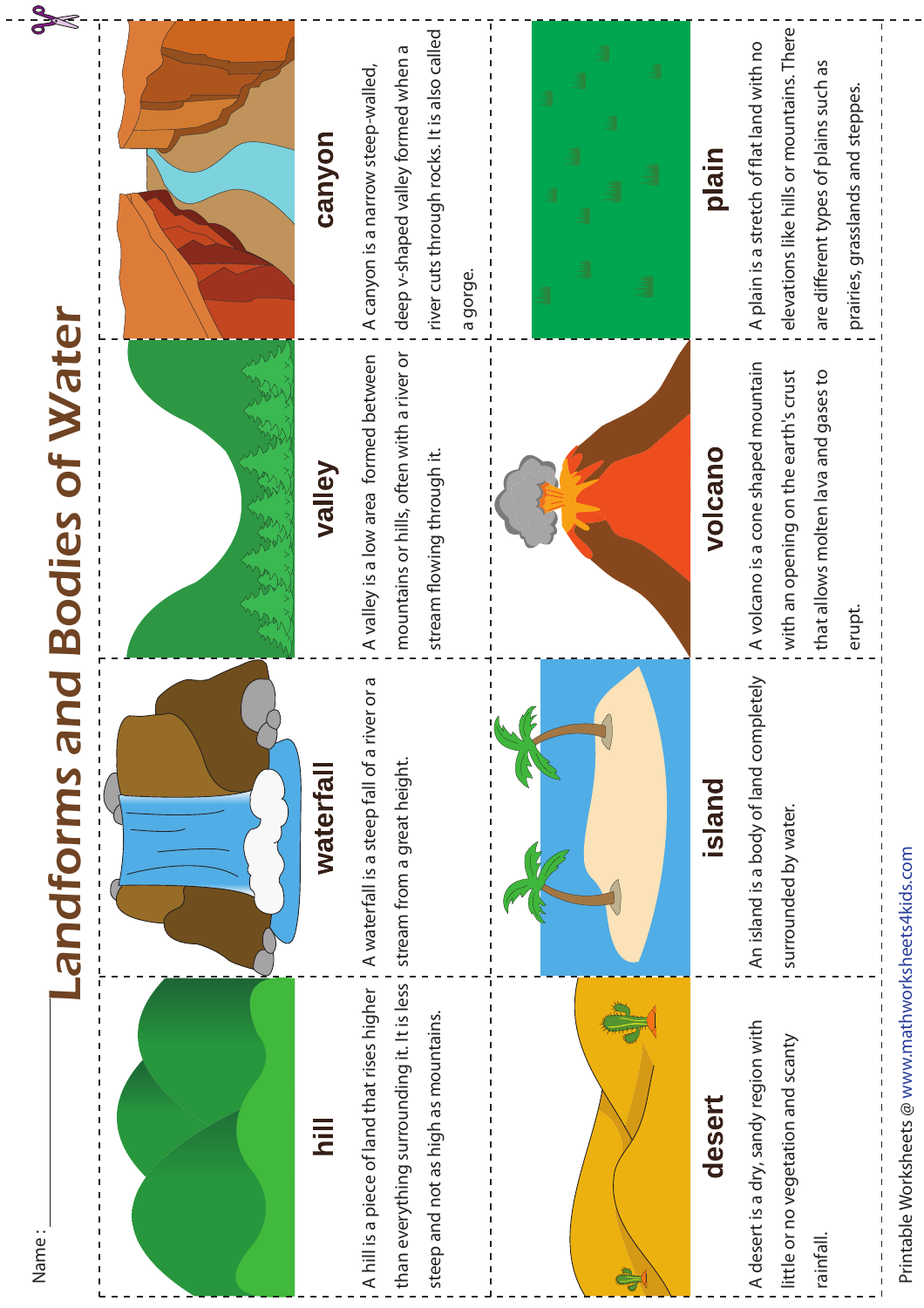| Name:                                                                                                  |                                                                                                                                          |                                                                                                                                                                                                |                                                                                                                         |
|--------------------------------------------------------------------------------------------------------|------------------------------------------------------------------------------------------------------------------------------------------|------------------------------------------------------------------------------------------------------------------------------------------------------------------------------------------------|-------------------------------------------------------------------------------------------------------------------------|
|                                                                                                        |                                                                                                                                          |                                                                                                                                                                                                |                                                                                                                         |
| pond                                                                                                   | plateau                                                                                                                                  | sand dune                                                                                                                                                                                      | river                                                                                                                   |
| A pond is either a natural or artificial<br>body of standing water smaller than<br>a lake.             | of land higher than its surroundings. It<br>A plateau is a large, elevated flat area<br>is also known as a high plain or a<br>tableland. | A sand dune is a hill made of loose sand, A natural stream of fresh water flowing<br>of water and is always changing its size<br>that is shaped by the wind or the flow<br>its size and shape. | across the land into a lake, sea or<br>ocean.                                                                           |
|                                                                                                        | تكفي                                                                                                                                     |                                                                                                                                                                                                | J                                                                                                                       |
| mountain                                                                                               | isthmus                                                                                                                                  | glacier                                                                                                                                                                                        | strait                                                                                                                  |
| A mountain is a large, tall, rocky area<br>of land with steep slopes and a<br>rounded or a sharp peak. | connects two large areas of land with<br>An isthmus is a narrow strip of land<br>water on either side.                                   | that, A glacier is an extremely large body of<br>ice which moves very slowly often<br>down a moutain valley.                                                                                   | masses connecting two larger water<br>channel of water between two land<br>A strait is a narrow waterway or a<br>bodies |
| Printable Worksheets @ www.mathworksheets4kids.com                                                     |                                                                                                                                          |                                                                                                                                                                                                |                                                                                                                         |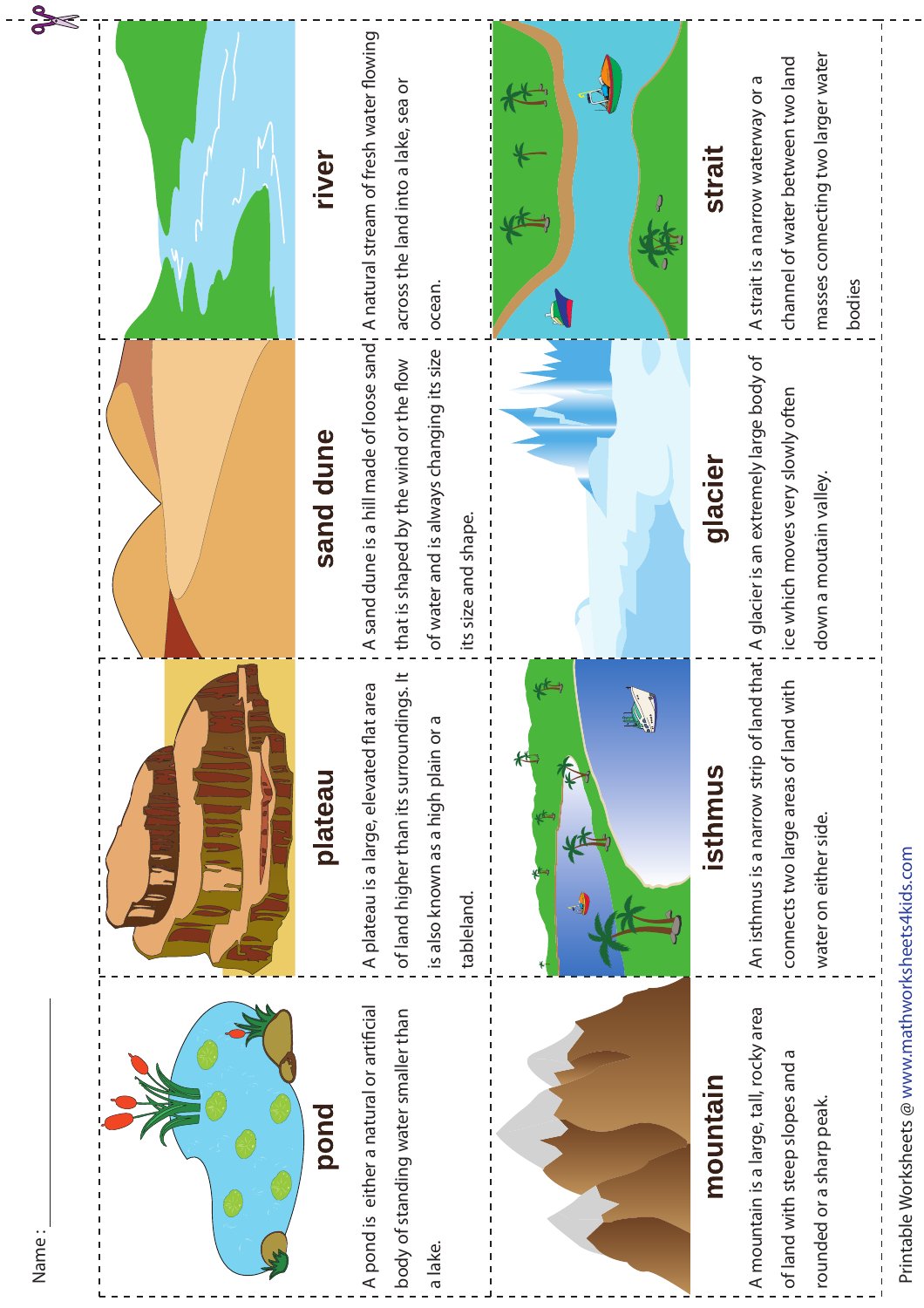